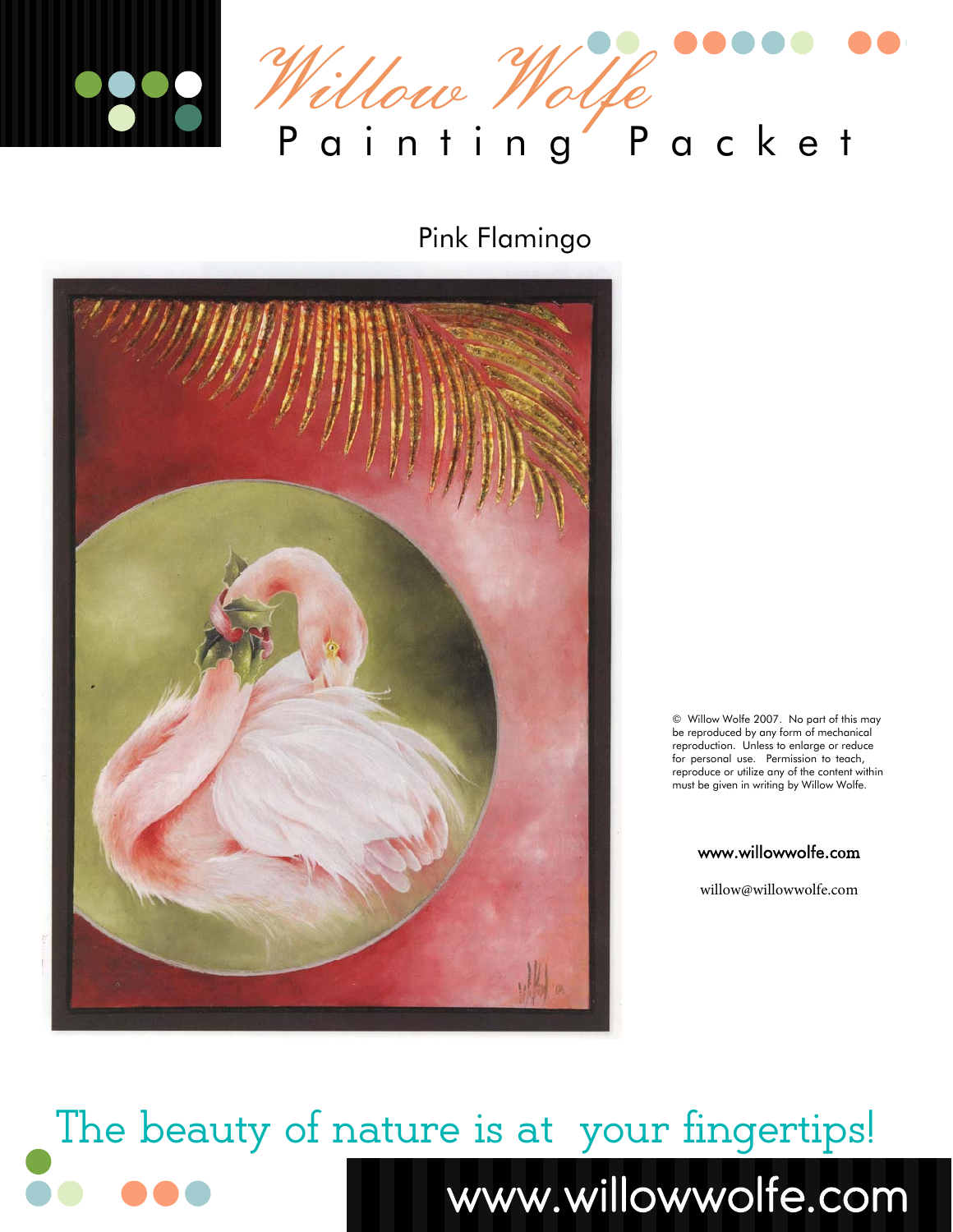I *have always loved the pink flamingo with its soft pastel elegance. This design is suited to some of the warmer climates and, if painted without the holly, could be displayed year round. For those of us up north, it helps us imagine sunny days and warmer weather over the holidays!* 

Flamingo Designed by Willow Wolfe

## **Materials**

Coyote Woodworks Palm Leaf Plaque, No. P128 (12"x153/4")

Cobra Water Mixable Oils: Alizarin Crimson, Brilliant Ultramarine, Burnt Sienna, Cadmium Red Medium, Cadmium Yellow Light, Ivory Black, Permalba White, Raw Sienna, Sap Green

Plaid FolkArt Acrylics: Dove Gray, Midnight Violet

Brushes: Callia Artist Brushes

Chisel blenders, sizes #4, #8, 10/0 Short Liner, Filbert Comb ½", Flat Shader #2

Krylon Satin Varnish, No. 7002; Silver Leaf Pen

Mona Lisa Variegated Gold Leaf and Adhesive; Shellac

Plaid FolkArt ClearCote Spray, Matte

Miscellaneous: sandpaper, soft paper towels, foam roller, round plate (10" dia.), stylus, tracing paper, gray transfer paper, white eraser, wipe out tool

## **Techniques**

Note: The definitions that follow apply to this project and to my painting technique and may differ from other artists' methods.

Dry-wipe (wipe). A technique used to clean the brush without using solvents. Place your brush between the folds of the paper towel, press down, and gently pull the brush out.

**Brush mix.** To mix two or more colors together using your brush instead of a palette knife. A "+" between colors indicates a brush-mixed color. Each time you load the brush the color may be slightly different, this adds variety to the painting.

Pat-blending. Apply a sparse amount of paint. An excess of paint will become sloppy and move around too much, causing the colors to become muddy.

Chisel Blending. Apply the values and pull the brush back-and-forth between the two values using choppy strokes. Dry-wipe the brush frequently to avoid too much of one value being pulled into the other. Once the initial blending is complete, whisper over the blended colors to soften. Use a mop to further soften the blended area by gently touching the surface.

Chisel-blending. Follow the same general instructions as for pat-blending except lift the brush on its chisel edge. Blending where two values meet, creating a streaky or choppy texture. When painting bightly sations of ware wand to create a chospoot faxture. design area with Dove Gray and trim with Midnight Violet. Let dry. Lightly sand. Rebase with a foam roller. 3. Position a round plate or stencil (10" dia.) on the surface as a guide and pencil a circle. Place the circle off center to the left side of the surface. 4. Spray surface with acrylic sealer to protect the background. Let dry. 5. Transfer pattern.

## **Mixtures**

Flamingo Pink: Permalba White + Alizarin Crimson + a touch of Cadmium Red Medium + a touch of Yellow Light

## Holly Geen

Light Green: Yellow Light + Permalba White

Medium Green: Ivory Black + Yellow Light + Brilliant Ultramarine + Permalba White

Dark Green: Medium Green + Ivory Black.

Highlight Green: Light Green + Permalba White.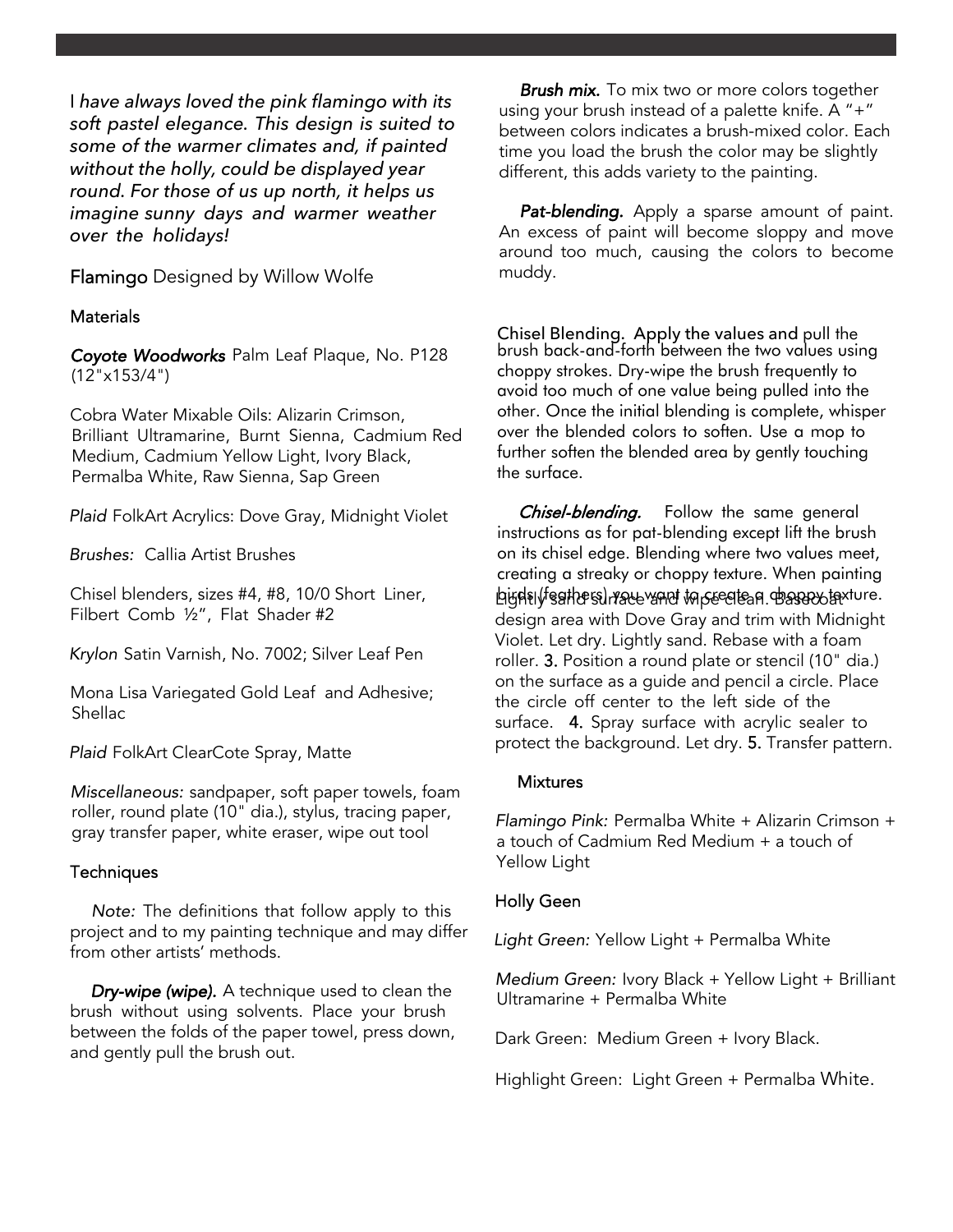#### **Painting**

1. Head, neck and shoulder feathers. Base area with Flamingo Pink using a choppy motion and a chisel blender. Follow the general growth direction of the feathers. When applying highlighting or shading color, sparsely load the brush and use the chisel edge to chop the color over the base, fluffing the color into the base. Highlight with Flamingo Pink + Permalba White. Apply the color, dry-wipe the brush and use the chisel edge to blend. Shade with Flamingo Pink + Alizarin Crimson. Apply color, wipe and blend. You may add further highlights with thinned Permalba White using your liner.

2. Eye. Use the liner with thinned Cadmium Yellow Light + a touch of Raw Sienna to base ring around eye. Apply dark lines of thinned Burnt Sienna to eye ring to create wrinkles. Highlight some wrinkles with Permalba White. Use the liner to base iris with thinned Yellow Light and shade with soft touches of Burnt Sienna. Base pupil with Ivory Black. Highlight pupil with a dot of Permalba White.

3. Beak. Base beak with Flamingo Pink + Permalba White. Shade near the wing feathers with Flamingo Pink and gently pat-blend. Apply thinned Alizarin Crimson + a touch of Permalba White to inner beak. Highlight beak with dots of thinned Permalba White. Using the chisel edge of the No. 4 chisel blender, gently streak the yellow eye ring into the beak area to connect. Accent beak with Brilliant Ultramarine + Permalba White.

4. Wing feathers. Use the Dove Gray background as the shadow for the wing feathers. Slightly thin Flamingo Pink + Permalba White with Odorless Turpenoid. Load the No. 8 chisel blender, blot on paper towel, and apply the outer curve (or shaft line) of the larger wing feathers. Reload and streak from outer edge of feather downward. Once the larger more obvious feathers have been applied, softly scrub or streak in the remaining feathers, following the growth direction.

5. Holly leaves. Base entire leaf with a Medium Green value of Ivory Black + Yellow Light + Brilliant Ultramarine + Permalba White. Use the stylus to draw the centerline of the leaf back in. Dark... Shade base of leaf and down center vein line with the Dark Green value. Placed the Dark value above the curve of the vein line with the dark area widest at the base of the leaf and tapering toward the tip. Pat-blend the medium and dark values. Apply the Light Green value of Yellow Light + Permalba White to the outer edge of each leaf and under the curve of the vein line. Pat-blend. Highlight…Place the highlight green value on a small area of the light value area. Use the liner to tap over to soften. Line some leaves with Permalba White to create contrast.

6. Ribbon. Base with Alizarin Crimson + Permalba White + Cadmium Red Medium. Shade with Alizarin

Crimson. Pat-blend. Further shade by tapping the darkest corners with Ivory Black. Highlight with streaks of Permalba White using a liner.

7. Once values are blended, apply additional tints and strengthening of values as desired.

8. Green background. Base circle around flamingo with a soft pastel green mix of Ivory Black + Cadmium Yellow Light + Permalba White. Use a small chisel blender to cut into the feather areas near the flamingo. Once the basecoat is applied, use the No. 8 chisel blender to pick up Ivory Black and begin to soften into the right side of background. Use a slip-slap motion and continue to soften until blended. Wipe the brush, pick up Permalba White, and work into the left side of the circle. Wipe brush frequently. Dry-wipe the brush and use the chisel edge to soften the green into the bottom of the Flamingo feathers.

9. Pink background. Apply Alizarin Crimson  $+$  a touch of Ivory Black to the left side. As you work toward the center, gradate to Alizarin Crimson + Permalba White. Gradually add more Permalba White as you work toward the far right side. Dry-wipe the brush and slip-slap over all areas to soften. Accent the far right with touches of Yellow Light.

10. Detailing. Once the background is complete, use the liner and thinned color to overlap areas of the bird onto the background.

#### Finishing

1. Varnishing. Let painting dry for at least ten days. Wipe with a tack cloth to remove any dust particles. Working outdoors, lightly spray painting holding the can at least 12" from surface. Wait until dry to the touch and spray again. Consecutively apply five to ten coats of spray.

2. Place the same plate on the surface and line around the circle edge using the Silver Leaf Pen.

3. Following manufacturer's instructions apply Variegated Gold Leaf to the palm frond.

4. Shellac only palm frond leafing, following manufacturer's instructions.

Send questions concerning this project to: Willow Wolfe

E-mail: willow@willowwolfe.ca

Web site: www.willowwolfe.com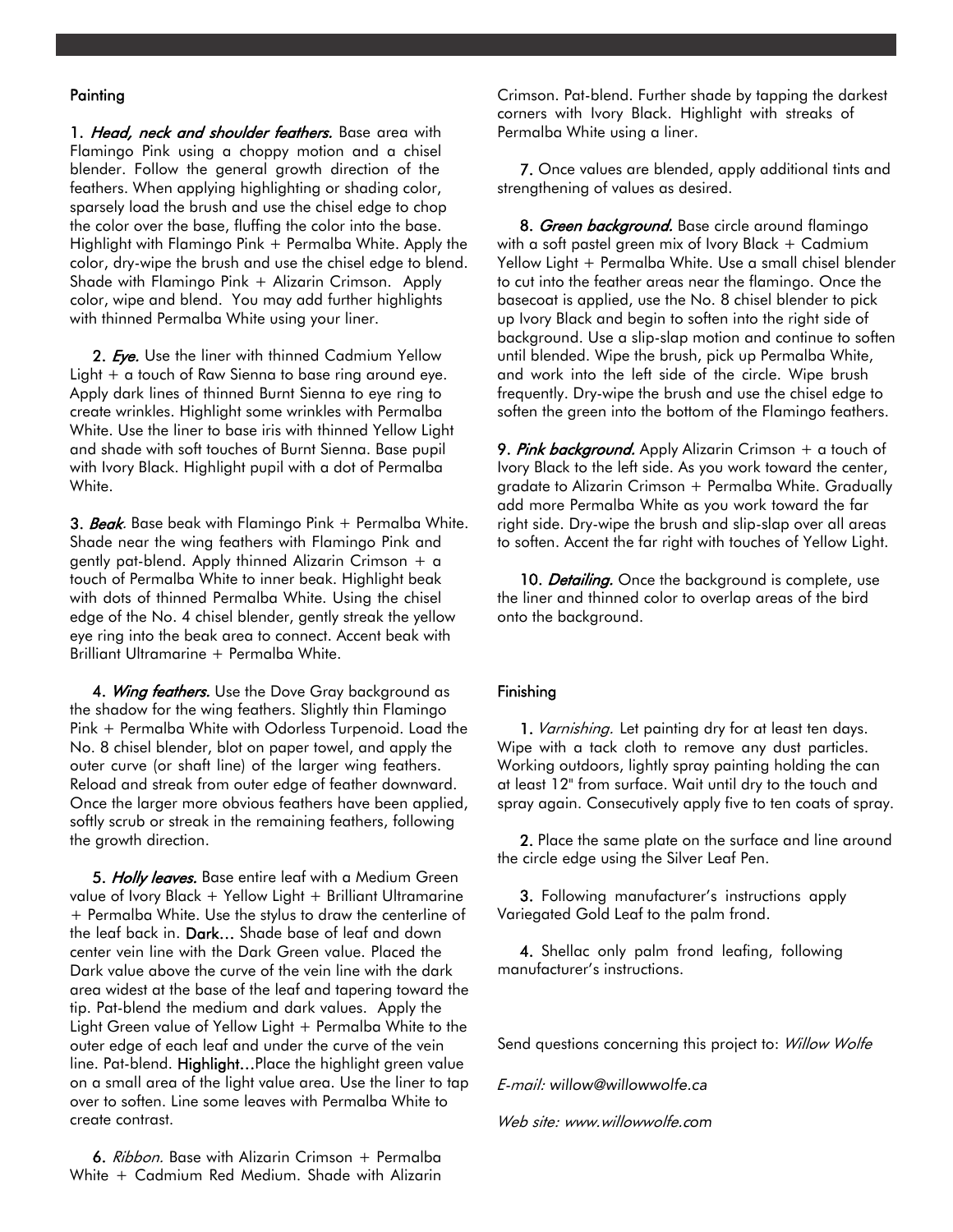

Worksheet